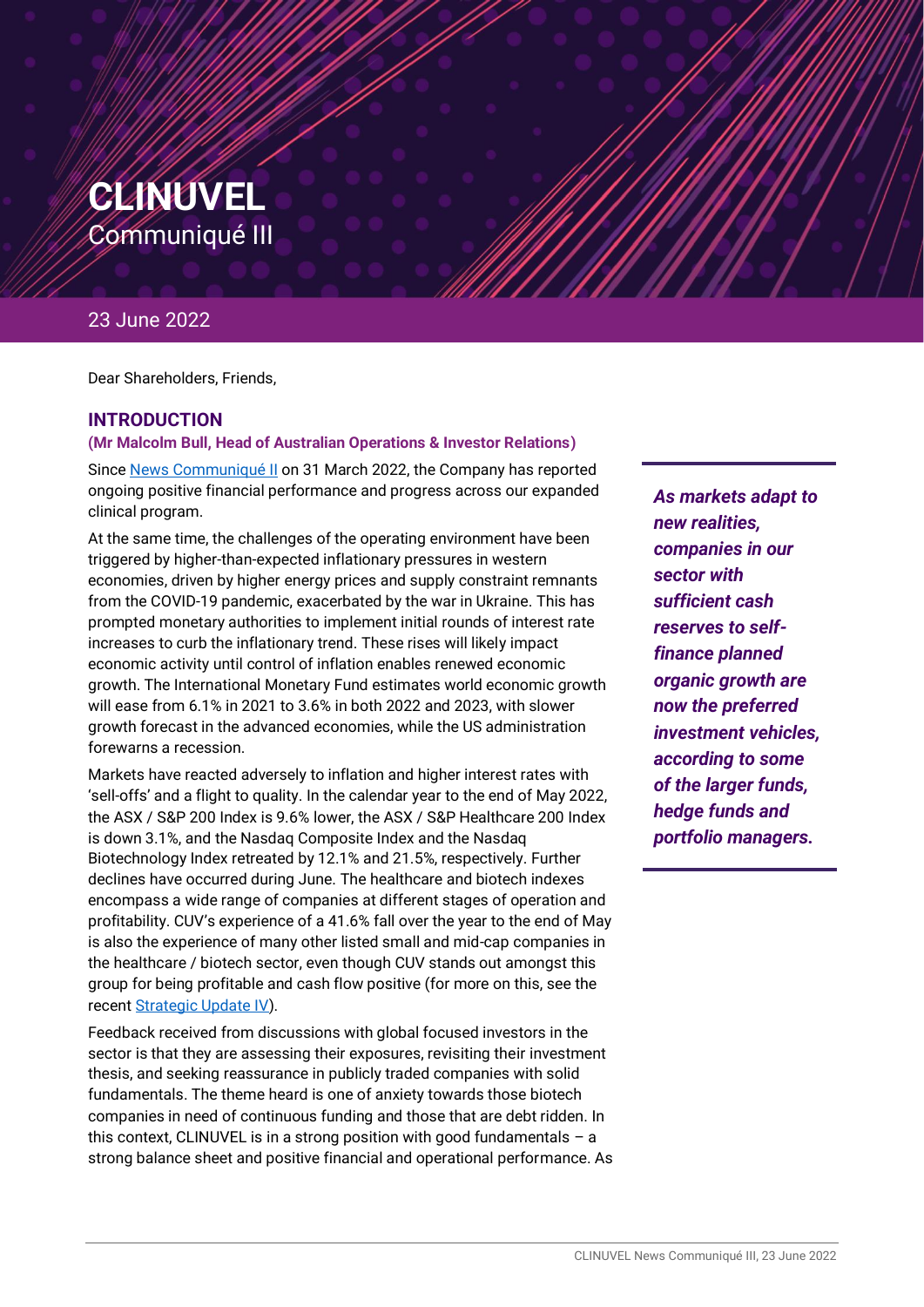markets adapt to new realities, companies in our sector with sufficient cash reserves to self-finance planned organic growth are now the preferred investment vehicles, according to some of the larger funds, hedge funds and portfolio managers.

Since News Communiqué II, we have undertaken a number of meetings worldwide to reach out directly to existing and prospective shareholders face-to-face. This approach is detailed in the Communications and Investor Relations section of this News Communiqué. As you are used to from us, we continue to provide ongoing updates on the business, and specifically cover:

- an update on selected key clinical development programs, specifically:
	- o Stroke;
	- o DNA Repair; and
	- o Vitiligo.
- the expansion of CLINUVEL's core competencies to nonpharmaceutical products;
- an update on US commercial operations;
- recent activities in communications and investor relations; and
- the Managing Director's views and comments on global operations, the recent investor briefing in Basel, Switzerland, and plans for faceto-face investor events.

## **Clinical Development Programs**

#### **(Dr Pilar Bilbao, Head of Clinical Operations)**

#### **Arterial Ischaemic Stroke (AIS)**

In early May, we announced the final results of the CUV801 study, a first ever study of afamelanotide in patients suffering arterial ischaemic stroke (AIS). Despite the prevalence and impact of stroke (some 15 million strokes occur worldwide annually and stroke is a leading cause of death), treatment options remain limited, particularly for patients who experience a stroke in the upper regions of the brain, where the current standards of care are unable to be deployed, or patients who arrive at a treatment centre beyond the four-and-a-half-hour therapeutic window necessary for current therapies. This unmet need clearly fits CLINUVEL's mandates, to explore its technologies where there are no alternatives, and a strong scientific justification (backed by data) exists.

The primary focus in treating stroke patients with any new therapy must be safety, ensuring that treatment does not pose an additional burden or risk upon a patient already in an acute medical state. From this perspective, we are happy with the outcome of the CUV801 study, with no drug related adverse events (side effects) attributed to afamelanotide treatment.

Beyond this, there was one further, unexpected, key learning from a safety perspective. When clinical trials are established, we are deliberate in selecting the patient populations to include or exclude from study participation. While this is multifactorial – one wishes to choose a narrow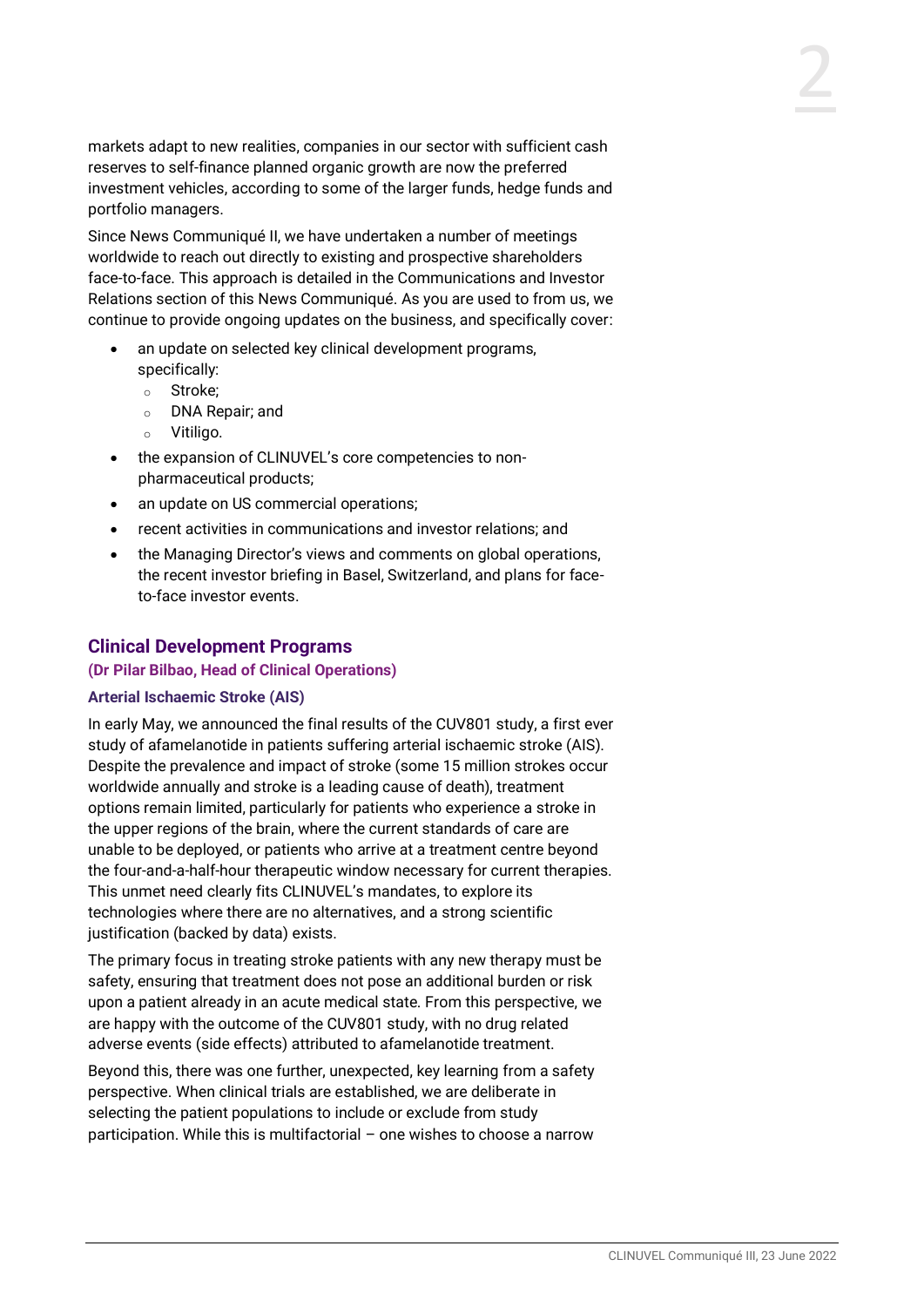

enough population to be able to answer specific questions, but one which is broad enough to enable study enrolment – there are some fundamentals that are taken into account, particularly at an early phase of development. This task is, in some respects, easier in a chronic condition where patients are known to the physician, and when there are certain consistencies across the patient population (such as known medical history and potential concomitant medications).

In an acute condition such as stroke, however, you must set inclusion criteria that will allow study enrolment during a medical crisis, meaning a broader inclusion window is preferred. So it was with CUV801: in order to enrol patients, we needed to set a broader enrolment criteria. While not planned, this resulted in the majority of patients enroled in CUV801 having medical histories of cardiovascular complications, a patient population not specifically studied with afamelanotide (or melanocortins in general) and one where considerable theoretical drug-drug interactions are possible. It is thus of even greater comfort that the safety profile of the drug seen in CUV801 was consistent with other uses to date and allows us to look at how we may optimise the use of the drug in future studies.

This is the exact intention of initial studies like CUV801 – to gain clinical insights and data that allow one to expand a program. In addition to the safety data, we captured key data around the effect of the treatment that are also being incorporated into further studies.

The National Institutes of Health Stroke Scale (NIHSS) is a validated tool to assess a patient's neurological function and impairment during and poststroke (se[e News Communiqué](https://www.clinuvel.com/clinuvel-communique-ii-20220331/) II for more details). In CUV801, the NIHSS was captured up to day 42, then compared to day 0 (stroke onset). Five of

**Figure 1:** Melanocortin receptors distributed in the brain; these are viewed as docking stations for melanocortins to latch on and to pharmacologically activate cells.

*It is thus of even greater comfort that the safety profile of the drug seen in CUV801 was consistent with other uses to date and allows us to look at how we may optimise the use of the drug in future studies.*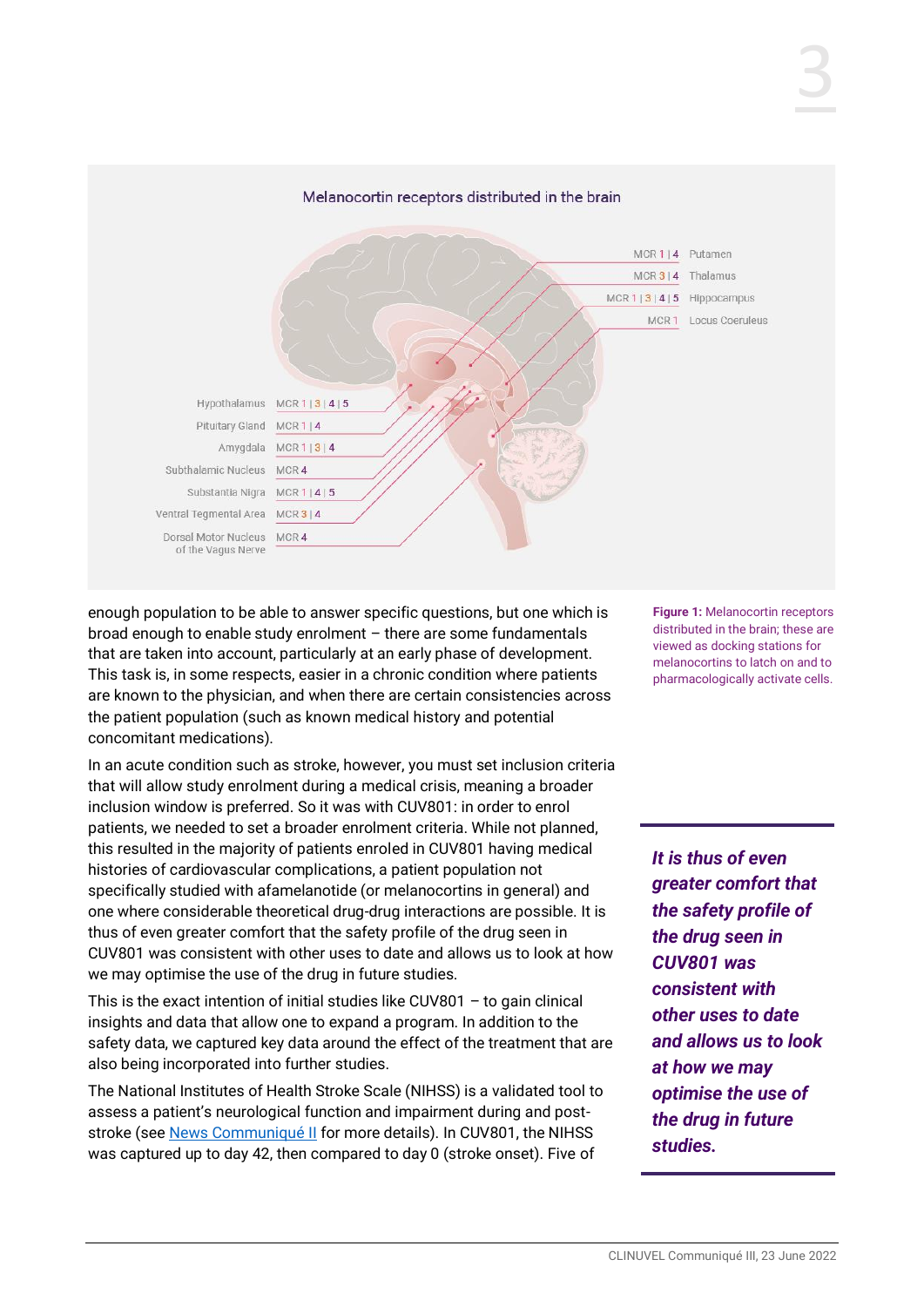

the six patients in the study showed a clinically meaningful improvement in NIHSS scores (≥3 scale points), with four showing a clinically significant improvement by day 42 (≥4 scale points). Two patients were deemed to have no residual neurological impairment by day 42 (NIHSS of 0).

Clinical imaging is a fundamental to assessing stroke patients and will continue to be a central part of CLINUVEL's program. Our interest includes the assessment of damaged brain tissue, the volume of the area affected by the stroke. Using magnetic resonance imaging (MRI-FLAIR) we can assess the extent of brain damage and recovery over time, with scans taken on days 3 and 9 of the study. Our analyses showed that five of the six patients saw a reduction in the size of the affected area over this period, albeit observations from an uncontrolled study.

Our next study, CUV803, is now advanced in planning and implementation, with enrolment set to commence in the second half of 2022. Taking these key learnings from CUV801, CUV803 will maintain a focus on safety, neurological function, and extent of damage, while evaluating a different dosing regimen to CUV801. It is clear, however, that we achieved much from this first study and the program has taken considerable steps in a short space of time.

## **DNA Repair Program**

The DNA Repair Program continues apace with three studies – CUV156, CUV151 and CUV152 – continuing at expert centres. The Company's recent Strategic Update IV outlined the full extent of the currently planned DNA Repair Program, with two further studies (CUV153 and CUV154) to be conducted pending results from the earlier program. Pending the strength of the data from the program – intending to involve 38 xeroderma pigmentosum (XP) patients and 10 disease-free control subjects – we will discuss filing a dossier from these five studies with regulatory authorities, in order to seek marketing authorisation for the product for XP.

**Figure 2:** Individual patient NIHSS scores over 42 days for patients enroled in the CUV801 study of afamelanotide in stroke.

*Our next study, CUV803, is now advanced in planning and implementation, with enrolment set to commence in the second half of 2022.*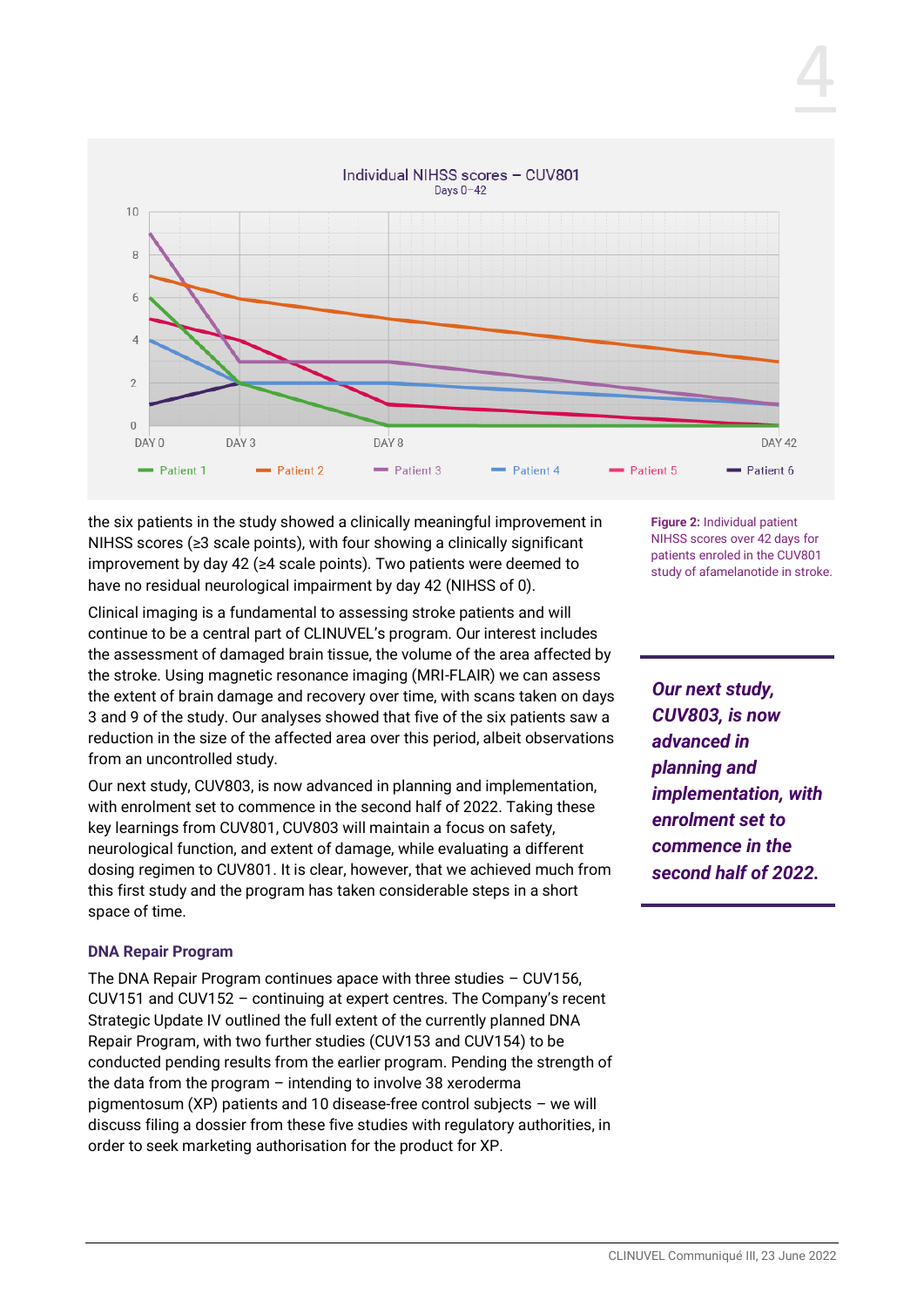## **Vitiligo**

After receiving final approvals from the Institutional Review Board responsible for ethical oversight of studies at an expert centre in North America, we expect the CUV104 study to commence the recruitment of up to six patients shortly. We are excited at the prospect of evaluating afamelanotide as a monotherapy in the repigmentation of the face and body of adult vitiligo patients. Our deliberate focus is on patients with darker skin types (Fitzpatrick IV-VI), more than half a million of whom are estimated to live in Europe and North America. We have learnt how the impact of the disease is greatest for these patients and understand from our earlier studies that they may provide the greatest therapeutic response to the monotherapy treatment. I expect we will learn more from this program to be able to progress to later stage studies in 2023.

More on vitiligo can be found i[n Scientific Communiqués,](https://www.clinuvel.com/pharmaceutical-technology/#Scientific-Communiques) available on the CLINUVEL website.

## **Expanding From the Core Competencies of CLINUVEL (Dr Tim Zhao, Vice President Scientific Affairs)**

#### **The Need to Advance the Technology of Photoprotection**

Society has entered the third decade of the millennium and is benefitting from the advanced technologies that significantly improve our quality of everyday life. Unfortunately, the technology of photoprotection among larger swaths of the population has not yet advanced to "twenty-first-century" level. By simply looking at the numbers of the growing skin cancer cases, it is clear that unmet needs remain high and critical, despite the availability and diversity of sun protection products. Looking on the bright side, the research and clinical experiences to date have nurtured the readiness for different photoprotection modalities and, being a world-leader in photoprotection, CLINUVEL has the unique insight, know-how, and importantly, the obligation to translate the combination of these into products to address those unmet needs.

Thanks to our years of unique experience treating erythropoietic protoporphyria (EPP) patients with SCENESSE® (afamelanotide 16mg), CLINUVEL has acquired photoprotection insight and know-how to address gaps for current photoprotection products in the market. Our approach to photoprotection is essentially a combination of:

- (1) the polychromatic protection from the planned first over-the-counter (OTC) product;
- (2) the utilisation of melanocortin technologies; and
- (3) the identification of population groups with the highest need for protection.

I cannot help but get technical, so that our audiences understand the how, what, and why of our forthcoming campaigns to build new audiences. So, here we go.

Having offered systemic photoprotection for years to EPP patients, CLINUVEL is offering topical (or locoregional) care for specific groups at Highest Risk of UV and high energy visible (HEV) light-induced damage. This News Communiqué provides information on our first OTC product line, which uses a number of

*…we expect the CUV104 study to commence the recruitment of up to six patients shortly.*



**Figure 3:** Depigmentation in a young vitiligo patient with darker skin complexion.



**Figure 4:** The newly launched brand identity for CLINUVEL's Light Skin Science.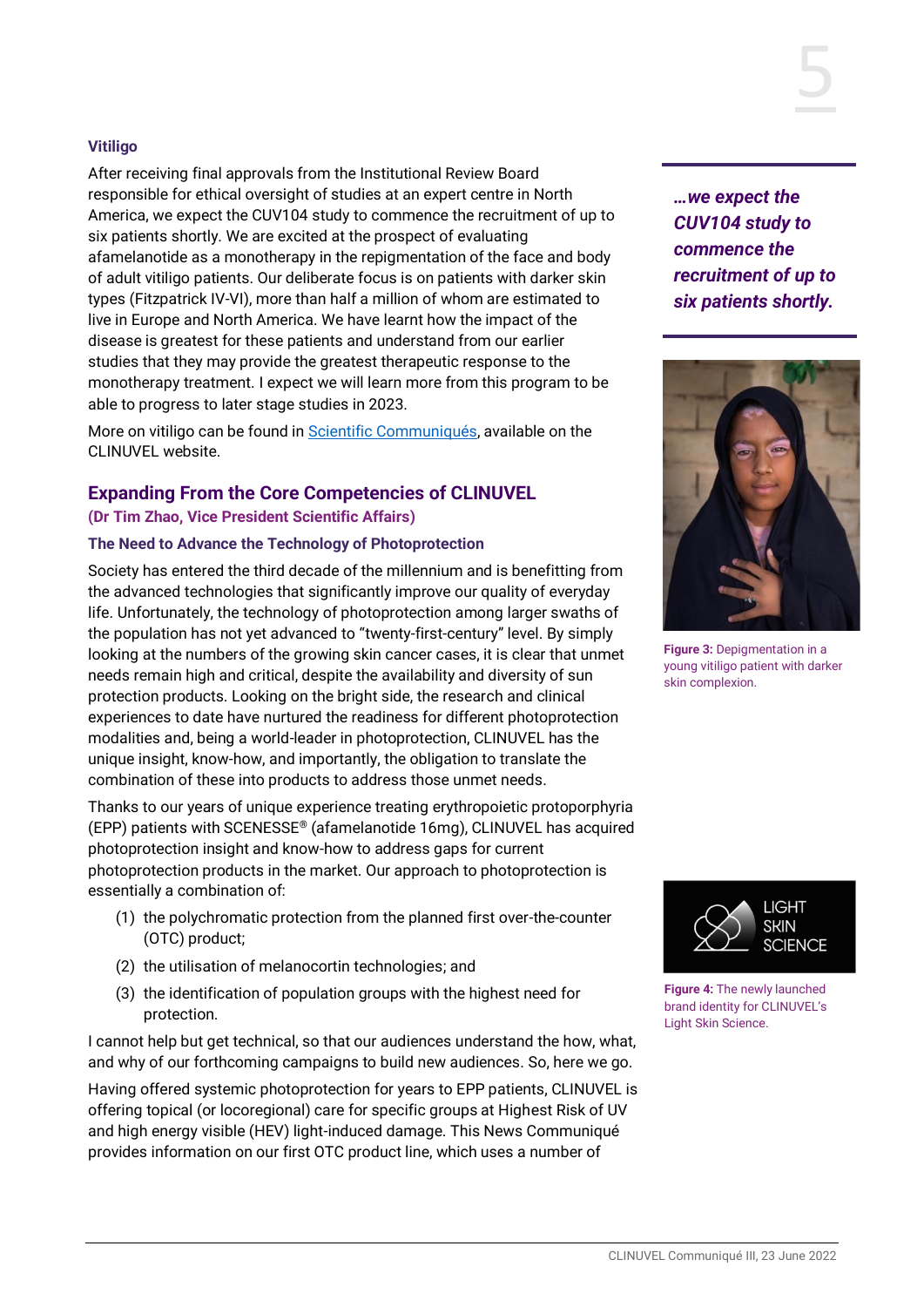

active ingredients and chromophores to offer high polychromatic protection. Follow-on products utilising the melanocortin technology, which will offer melanogenesis, powerful antioxidative and DNA-repair enhancement effects, are the second stage.

**Figure 5:** Estimated number of global new skin cancers (melanoma and nonmelanoma) from 2020 to 2040. Figures adapted from GLOBOCAN 2020.

6

Solar exposure is the main etiological factor (cause) for all skin cancers.<sup>i</sup> Sunlight which reaches the earth is composed of 5.1% UVA, 0.3% UVB, 62.7% visible light and 31.9% infrared.<sup>ii</sup> The UV spectrum of sunlight is conventionally divided into



short wavelengths (λ) UVC (λ: <190–290 nm), mid wavelengths UVB (λ: 290–320 nm), and long wavelengths UVA (λ: 320–400 nm). Whilst UVC is absorbed almost entirely by the earth's ozone, solar UV wavebands do reach the surface of the earth, and as such, are of relevance for photocarcinogenesis. These include UVA and UVB, which comprise 95% and 5%, respectively, of the terrestrial sunlight UV.  $i$ <sub>iiii</sub> Similar to UV, HEV (or blue light), can also impact skin health.

**Figure 6:** Penetration of UVB, UVA and HEV light into the skin.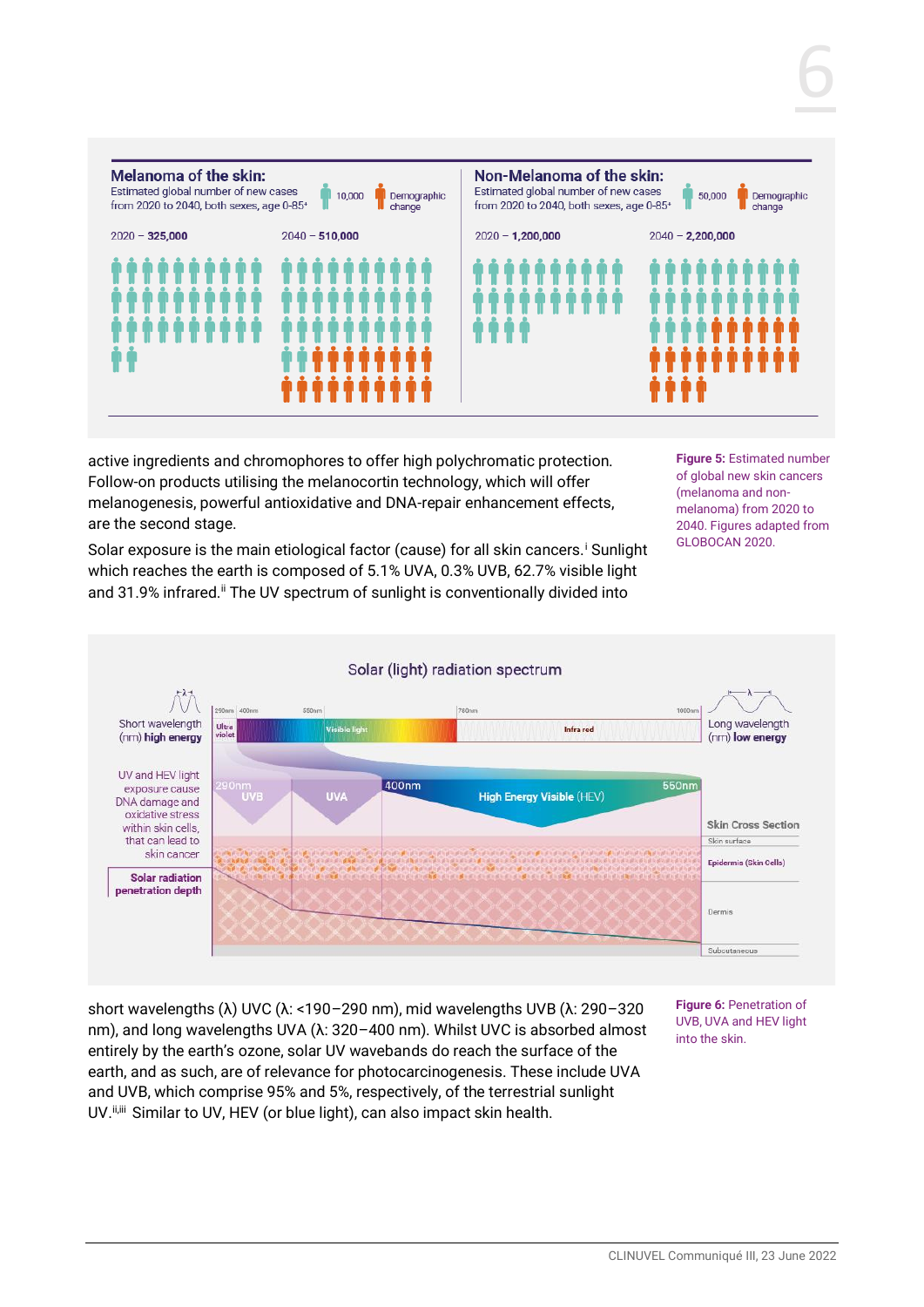

Sun and light exposure can be cytotoxic and mutagenic. UVB is absorbed directly by skin cell DNA to form DNA damage photoproducts. UVA is responsible for both the direct damage and indirect oxidative damage by the generation of reactive oxygen species (ROS), such as superoxide anion,  $H_2O_2$ , and singlet oxygen, which can also be induced by HEV. It is estimated that UV exposure is associated with 65% of melanoma cases and 90% of Nonmelanoma skin cancer, such as basal cell carcinoma (BCC) and squamous cell carcinoma (SCC).<sup>iv</sup> The cyclobutane pyrimidine dimers (CPDs) and the  $6-4$ photoproducts (6-4PPs) make up around 75% and 25%, respectively, of UVinduced direct DNA photolesions. *V* CPDs and 6-4PPs are the major classes of mutagenic lesions that can distort the double DNA helix and interfere with transcription and replication processes, promoting base mispairing and mutagenesis.<sup>vi</sup> CPDs are believed to be the major mutagenic lesion in mammalian cells owing to their high level of induction, slow repair by the cell and replication bypass tolerance.<sup>vi</sup> Meanwhile, the generation of ROS leads to imbalance of the redox state of cells and causes damage to lipids, proteins, and DNA. Oxidative DNA damage can be formed as indirect photolesions. Guanine bases are the main target for these species. ROS-induced damage forms modified bases, apurinic/apyrimidinic sites and single strand breaks (SSBs). The addition of OH at position C8 within the guanine ring generates the oxidative product, 8-oxo-7, 8-dihydroguanine (8-oxo-dG), which is considered to be a miscoding lesion (a lesion capable of base pairing with either a cytosine or/and adenine residue) in DNA and a marker for oxidative stress.<sup>vii</sup> Oxidative DNA damage can lead to mutations and carcinogenesis.

Compared to instantaneous generation of DNA lesions by UV exposure, DNA repair kinetics are relatively slow. Consequently, altered genetic information (mutation) in the presence of DNA lesions may be incorporated during DNA replication. Over time, carcinogenic mutations accumulate in skin cells, drive malignant transformation, and ultimately lead to skin cancer. Skin that is chronically sun-exposed over the long-term accumulates a large number of mutations, approaching the mutation frequency present in cancers of internal organs not exposed to light. The gradual acquisition of cancer-related mutations that drive malignant transformation leads to skin cancer, and DNA

**Figure 7:** UV light has been shown to cause direct and indirect photodamage and DNA lesions.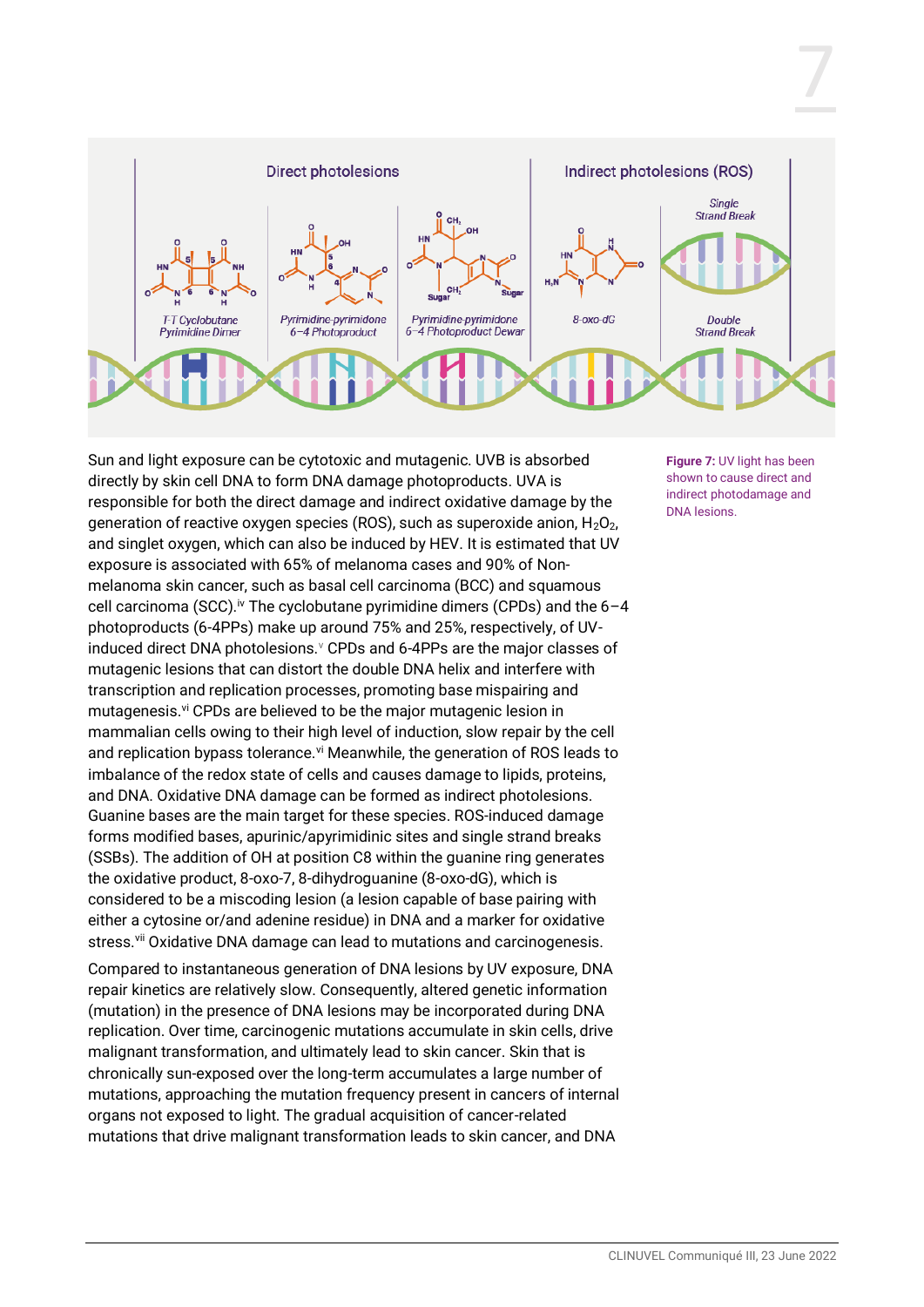lesions generated from UV radiation most commonly lead to C>T mutations at dipyrimidine sites, which are termed as the UV signature mutation.<sup>viii</sup>

Our skin makes up 16% of our total body weight and is one of our largest organs.<sup>ix</sup> Its ability to prevent or remove DNA damage is critical for prevention of the malignant transformation of healthy skin cells into cancer. Human skin utilises multiple approaches to achieve this, including activating DNA repair mechanisms, apoptosis, antioxidative enzyme upregulation, as well as production of eumelanin, which is a physical barrier that reduces the penetration of UV and visible light through the epidermis. While such photoprotection capabilities of the human skin are efficient in cancer prevention, they are not always sufficient, as evidenced by the high incidence of skin cancer cases. Notably, higher risks of photodamage and carcinogenesis can be experienced by people with reduced photoprotection capability, or by people with increased photo-exposure.

As an example, patients with XP have at least a 1,000-fold higher risk for the deadliest skin cancer, melanoma, than the general population due to defects in their DNA repair capability.<sup>x</sup> People with very fair  $-$  that is Caucasian  $-$  skin (Fitzpatrick I-II) are also at higher risk of skin cancer. Their reduced ability to produce pigmentation (melanogenesis), which is mainly regulated by the melanocortin 1 receptor (MC1R), leads to a reduced defence capability. Others are at higher risk again. Patients who have received an organ transplant are at considerably higher risk of SCC (100 times) and BCC (six times) compared to the general population. Similarly, people with a family history of skin cancer may have less ability to repair DNA damage, a reduced ability to remove the mutated cells, or a higher chance of pro-cancerous mutations caused by photoinduced DNA damage. Outside of these groups, individuals who chronically 'over-expose' to solar light may overwhelm their skin's photoprotection capability, which can lead to damage accumulation and increase the chance of mutation in the genome that leads to skin cancer.

For the three vulnerable populations stated above, their protective systems in the skin are either operating at a reduced competence or at an insufficient state, meaning they are unable to handle the continuous and long-term effects of sun damage, placing them at much higher risk of skin cancer. One solution is to reduce the total light exposure with high protection-factor polychromatic screen covering both UV and HEV. Another is to enhance these protective systems through pharmacological manipulation. These subjects are the core knowledge and business of CLINUVEL.

#### **References and relevant research**

- i. Hearing V.J., *et al*., (2005) *Mutation Res*. 571, 133.
- ii. Chatterjee N., *et a*l. (2017) *Mutagen*. 58, 235.
- iii. Pfeifer G. P., *et al*., (2012) *Photochem. Photobiol. Sci*. 11, 90.
- iv. Kim I., *et al*. (2014) *Genes & Diseases,* 1, 188.
- v. Sinha R. P., *et al*., (2002) *Photochem. Photobiol. Sci*. 1, 225.
- vi. Jarrett S. G., *et al*., (2017) *Pigment Cell Melanoma Res*. 30, 284.
- vii. Barnes J. L., *et al*., (2018) *Biochemical Society Transactions* 46, 1213.
- viii. Lee J. W., *et al*., (2020) *Photochem Photobiol*. 96, 478.
- ix. Leider M., (1949) *J Invest Dermatol.* 12, 187.
- x. Kraemer K. H., *et al*., (1994) *Arch. Derm*. 130, 1018.

*Many of the centres involved in these publications have worked or engaged with CLINUVEL's R&D over the past two decades.*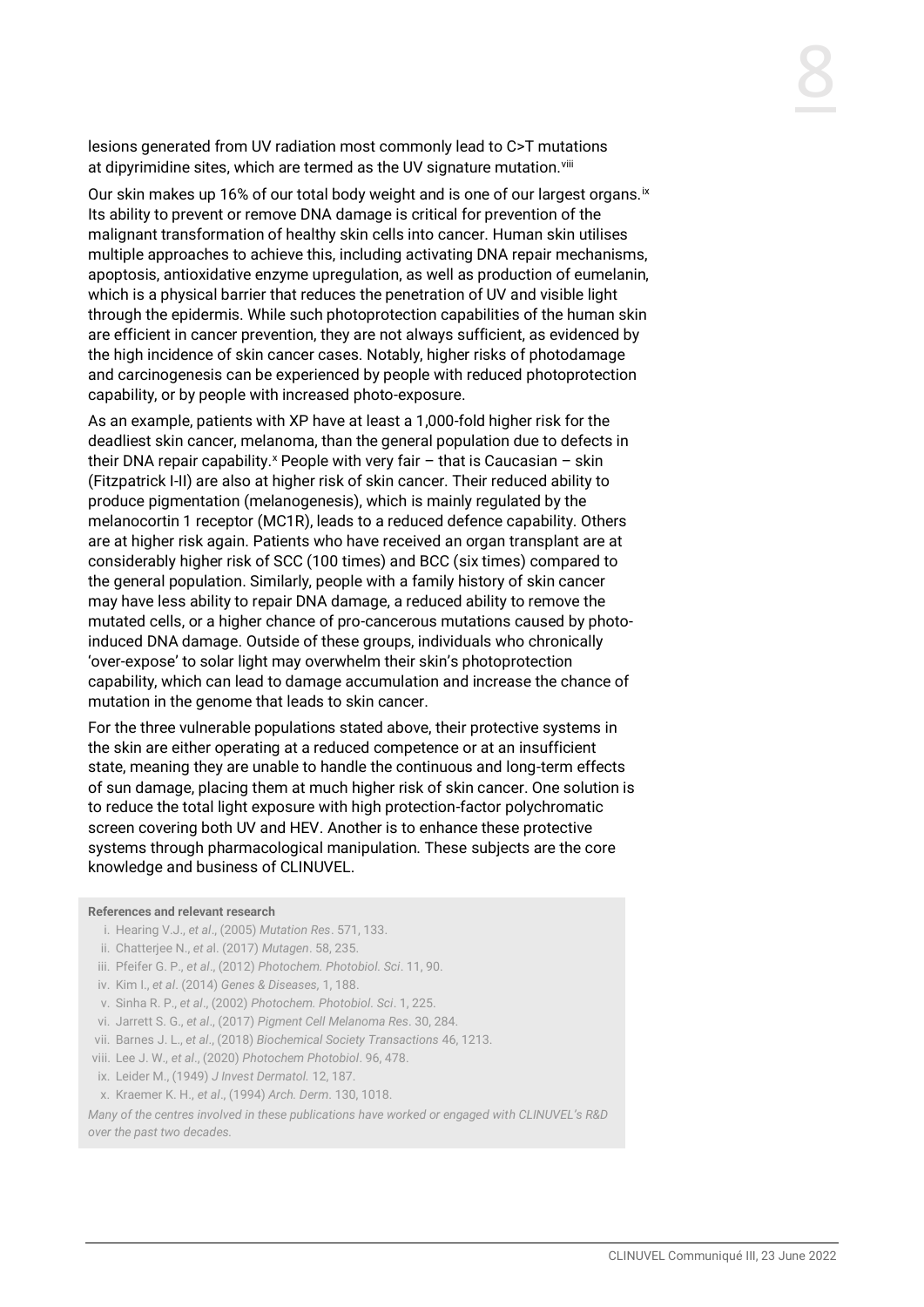## **Developing Healthcare Solutions**

For over a decade, through our lead pharmaceutical product SCENESSE®, CLINUVEL has been offering total body photoprotection to one of the most extreme photoprotection-incompetent populations, EPP patients, who are characterised by their minimum tolerance to blue light. SCENESSE®, the world's first and only approved product for systemic photoprotection, has demonstrated proven and promising applications of the melanocortin technologies to allow EPP patients to lead more normal lives. With this experience, CLINUVEL has the know-how to protect those at greatest risk from UV and HEV.

**The first OTC product line from our Healthcare Solutions Division will be complementing SCENESSE® in many ways, targeting our patients in dermatology practices and clinical trials and specific 'Highest Risk' populations:** 

- three vulnerable populations;
- from prescription to over-the-counter: products will be made directly available for end user supply;
- from injectable drug to topical semi-solid application;
- from systemic protection to locoregional protection: in-need consumers will decide when to apply for required protection.

The first OTCs offer polychromatic protection to provide wider-spectrum protection over different wavelengths, more advanced than existing solar protection products. In addition to UVB and UVA protection by a broadspectrum sunscreen, CLINUVEL's Polychromatic Screen also provides effective protection against HEV light, which is the wavelength band responsible not only for phototoxicity in EPP patients, but also for the higher oxidative stress in the human skin in general.

As a second step, and as second product line, our new generation melanocortin-based products are on the way to serve non-prescription markets. Originated from a highly regulated environment, those translated non-prescription products will offer differentiating and genuine care to users, by enhancing all the major pathways that our skin utilises to prevent skin cancers early in the process:

- enhance melanogenesis to reduce photo exposure to both UV and HEV;
- induce antioxidative enzymes activities to reduce oxidative stress; and
- enhance DNA repair to help reduce or prevent mutation and carcinogenesis.

While focusing and dedicating our resources on product development, technology, and innovation, CLINUVEL is releasing communication and educational campaigns to reach the identified populations at Highest Risk to raise global awareness. With the scientific expertise and clinical know-how established over years of devotion, CLINUVEL's communications and marketing serves to address several important areas. These include

*The first OTCs offer polychromatic protection to provide wider-spectrum protection over different wavelengths, more advanced than existing solar protection products.*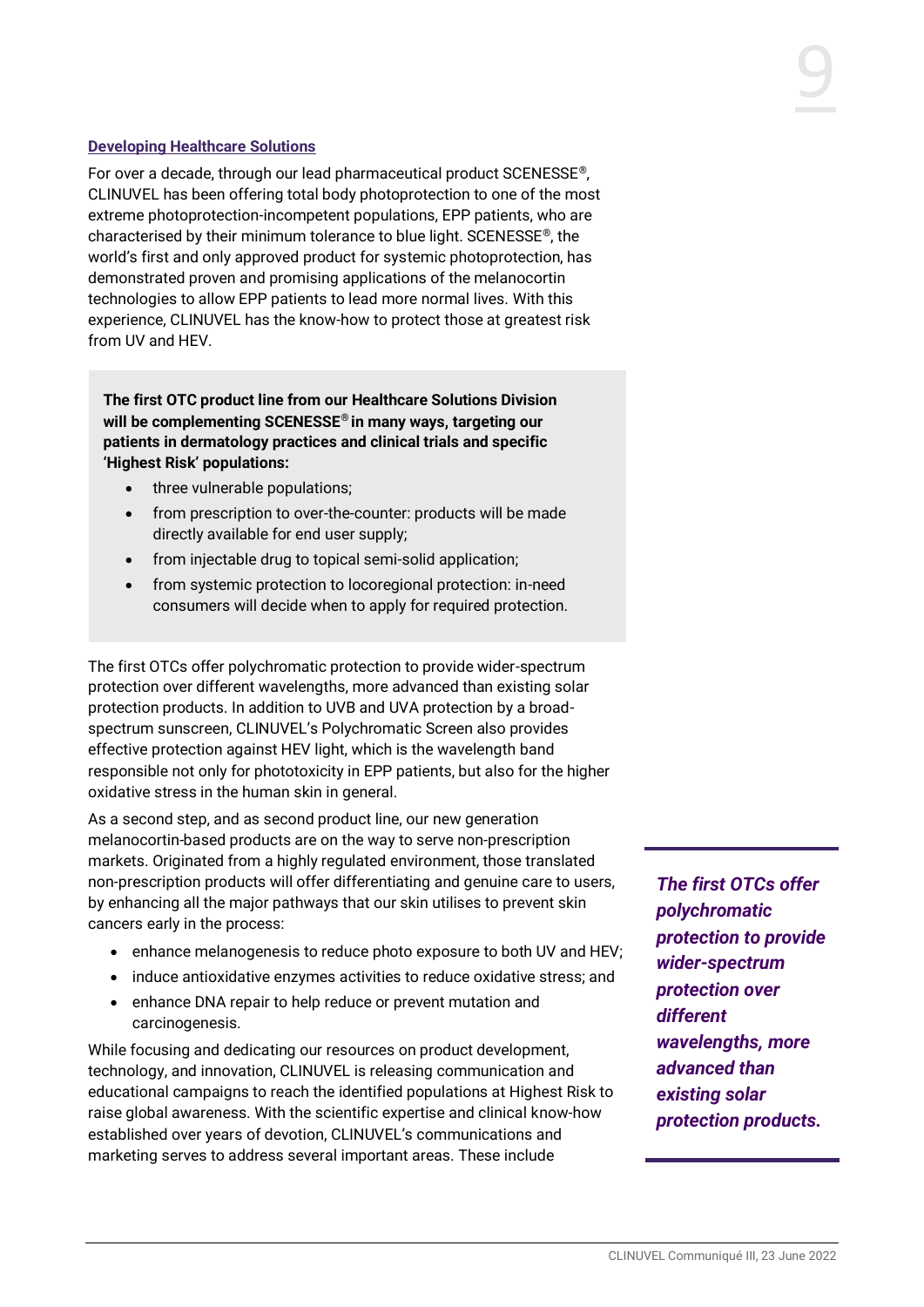providing information on specific physical and behavioral risks, needs and prospective solutions for the at-risk populations.

## **Establishing Global Communities First**

CLINUVEL's strategy is to address solar challenge globally: photoprotection at the very early stage to prevent skin cancer development. Early intervention will include awareness, a long-term view and accurate information, while converting to polychromatic screens, and in a second stage to melanocortins to reduce photo-induced DNA damage, with emphasis on Highest Risk populations.

By establishing global communities associated with and dedicated to the challenge of changing a worldwide epidemic of skin cancer, CLINUVEL is deploying an extensive digital marketing strategy. This will utilise the knowledge ambassadors from highest Risk Communities have, engaging with our target audiences to share their own experiences of photodamage and photoprotection alongside educational content. This will be supported by the creation of digital spaces, across multiple platforms, for those at Highest Risk of solar damage to engage with both CLINUVEL and each other, fostering a community dedicated to photoprotection and skin cancer prevention.

## **Testing and Developing the Market with the First OTCs**

The launch of CLINUVEL's very first non-prescription product, as with any first product launch, will be a test of the newly formed audiences. Key to this is the delivery of our educational and awareness campaigns, sharing knowledge on technologies, physics phenomenon, optics, and skin care, summarising what we have learned about sunlight interacting with our skin. The effects of solar exposure impact those of us who suffer the greatest consequences.

To assist sharing this knowledge will be our trusted CLINUVEL Ambassadors (CUVAs), joining us from each of the groups in our community who are at the very-high states of need (albeit, sometimes representatives do not even realise the threat themselves). The aim is for them to speak a language just like their peers and the broader general population.

The past week, the first CUVAs went live. Our dedicated platform is [LightSkinScience.com](https://www.lightskinscience.com/). We invite you to follow CLINUVEL's expanding online campaigns.

# **US Operations Update**

#### **(Dr Linda Teng, Director of North American Operations)**

Since the beginning of this year, the US team has been assisting the EPP Specialty Centers and EPP patients in renewing their health insurance's prior authorization (PA) to ensure continuous treatment access. Some insurance companies require patients to renew the PA every 6-12 months, while some health insurers do not require PA for coverage of the SCENESSE® medication.



**Figure 8:** CLINUVEL is targeting Highest Risk communities with its OTC products.

*To assist sharing this knowledge will be our trusted CLINUVEL Ambassadors (CUVAs), joining us from each of the groups in our community who are at the very-high states of need.*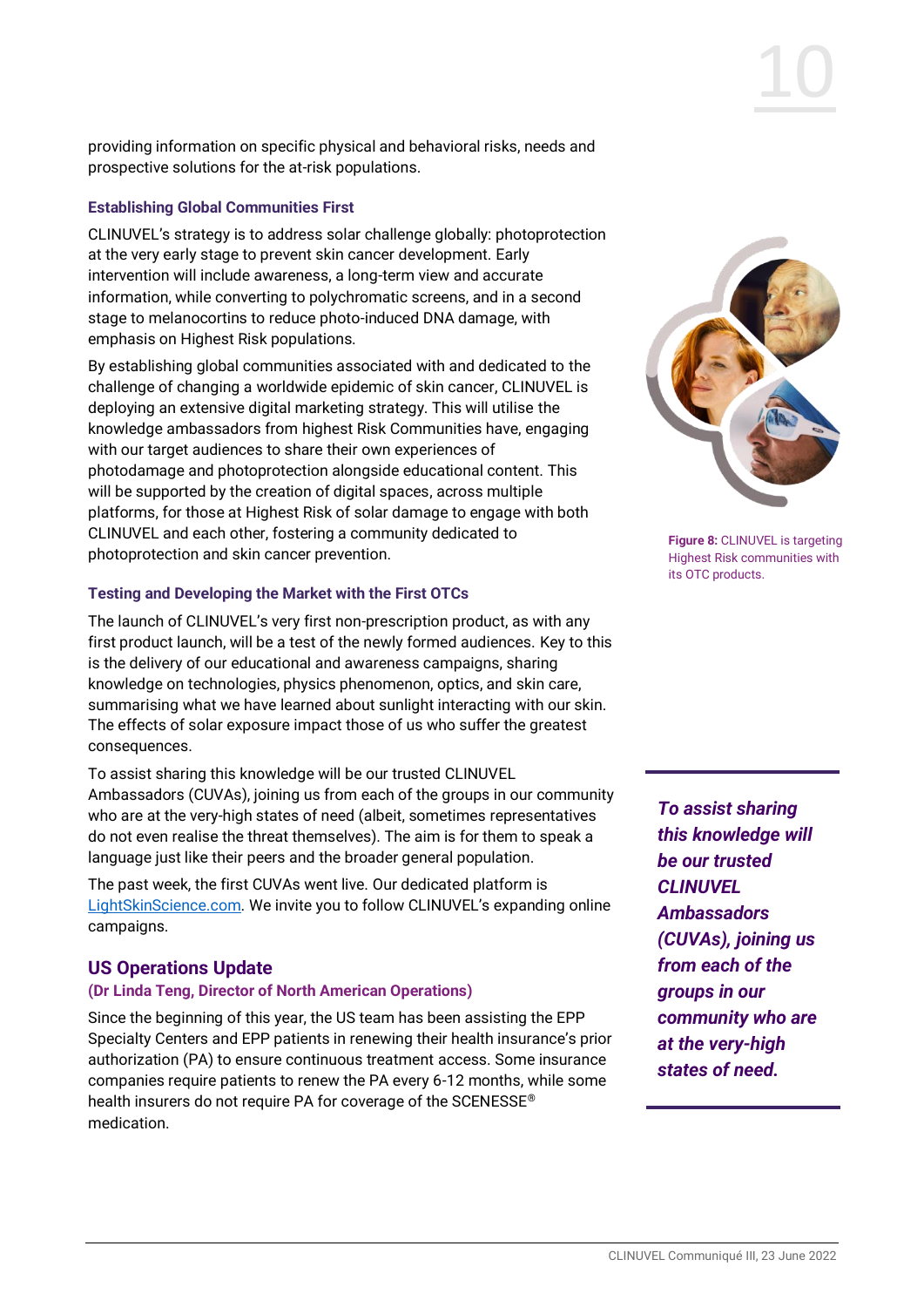The US team is fortunate to work with a select group of US EPP Specialty physicians who are passionate about treating EPP patients. Many of these Centers have incorporated EPP into their residency and fellowship programs, imparting knowledge to the next generation of healthcare providers. Their enthusiasm and dedication toward their EPP patients shine through and are greatly acknowledged and appreciated by their EPP patients. The US team continues to identify new EPP Specialty Centers, having trained and accredited additional EPP Centers early this year, with more scheduled in the coming months. The EPP Specialty Centers enable patients to receive better healthcare and treatment closer to their homes.

The geographical location of the EPP patients often dictates the frequency of EPP treatment. EPP patients residing in the southern region of the US receive regular treatments all year-round while EPP patients residing in the northern region of the US receive treatment mainly during the spring and summer seasons when they are at highest risk from light exposure.

The US team have become acquainted with the EPP patients as many are entering their third year of treatment. We have received positive feedback and the team looks forward to assisting new US EPP patients in the coming months.

## **Communications and Investor Relations**

**(Mr Malcolm Bull, Head of Australian Operations & Investor Relations)**

#### **Recent Announcements**

The Company's recent announcements are listed below:

| Date          | Announcement                                               |  |
|---------------|------------------------------------------------------------|--|
| 01 April      | <b>CLINUVEL Extends CEO Employment Agreement</b>           |  |
| 04 April      | <b>CLINUVEL Appoints New Non-Executive Director</b>        |  |
| 06 April      | Chair's Letter                                             |  |
| 07 April      | Initial Director's Interest Notice                         |  |
| 27 April      | Notice of Ceasing to be a Substantial Holder               |  |
| 28 April      | Quarterly Activities / Appendix 4C Cash Flow Report        |  |
| 29 April      | CEO Letter                                                 |  |
| 04 May        | Positive Final Results in Stroke Study CUV801              |  |
| 06 May        | <b>Notification Regarding Unquoted Securities</b>          |  |
| 10 May        | <b>CLINUVEL Progresses CUV104 Vitiligo Study</b>           |  |
| 12 May        | Change of Director's Interest Notice x2                    |  |
| 13 May        | <b>CLINUVEL Strategic Update IV</b>                        |  |
| 20 May        | Becoming a Substantial Shareholder                         |  |
| 25 May        | <b>Change in Substantial Holding</b>                       |  |
| 26 May        | H. C. Wainwright Global Investment Conference Presentation |  |
| $14.$ $\mu$ n | Ceasing to be a Substantial Shareholder                    |  |
| 14 Jun        | <b>Change of Director's Interest Notice</b>                |  |
| 23 Jun        | News Communiqué III                                        |  |

All of CLINUVEL's announcements are available on the [CLINUVEL website](http://www.clinuvel.com/) and [CLINUVELNews.](http://news.clinuvel.com/) More specifically, announcements to the Australian



*The US team had become acquainted with the EPP patients as many are entering their third year of treatment.*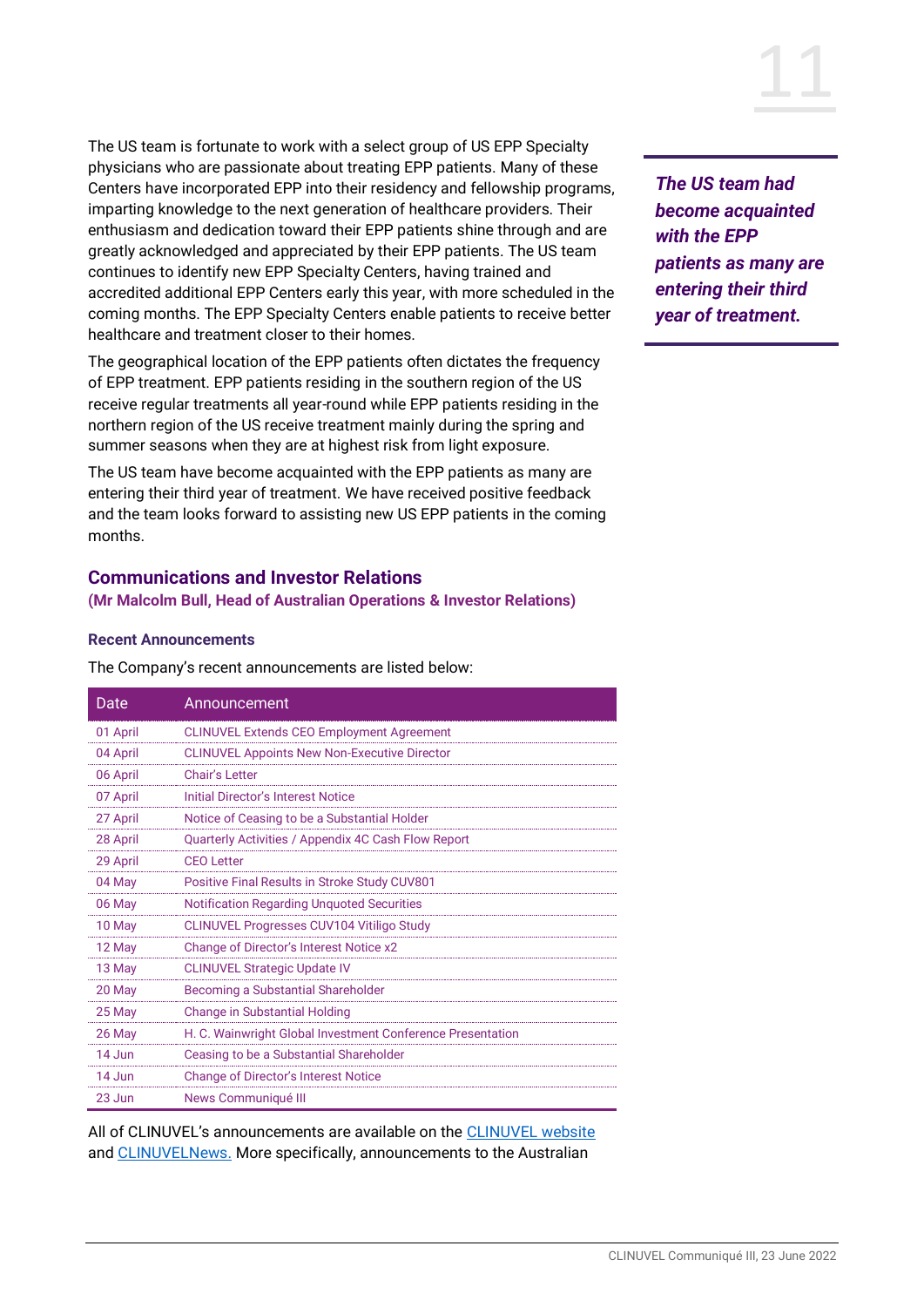Securities Exchange are available on the investor pages of the CLINUVEL [website.](http://www.clinuvel.com/)

#### **Pace of Communications**

We have increased the number and diversity of communications in the calendar year to 23 June 2022. Thirty-six announcements have been made to the Australian Securities Exchange compared to 23 in the same period of 2021. In addition, we have distributed an investor webinar and a scientific communiqué to stakeholders in the year to date. The feedback received from the financial community on the quality of these communications has been positive and encouraging.

## **Recap of Financial Results**

Since News Communiqué II, we announced the cash receipts and activity report for the March Quarter 2022. Increased efficiencies in product distribution, more prescribing centres, and rising patient demand for SCENESSE® were the main factors contributing to positive receipts of A\$11.442 million for the March quarter for the Group. The further strength in performance enabled the Company to reinvest in research and development and attract additional staff talent. In parallel, and according to projections, expenditures remained higher than average across the business units to provide for long-term growth. Overall, the Group recorded – for the first-time – cash and cash equivalents exceeding A\$100 million, serving as a buffer to respond to unforeseen adverse events and enabling further investments.

Cash receipts have been a record for a quarter in each of the September, December, and March quarters to date of the 2022 financial year.

*Cash receipts have been a record for a quarter in each of the September, December, and March quarters to date of the 2022 financial year.*



As we met with investors, directly and through meetings hosted by independent analysts and investment banks, we received consistently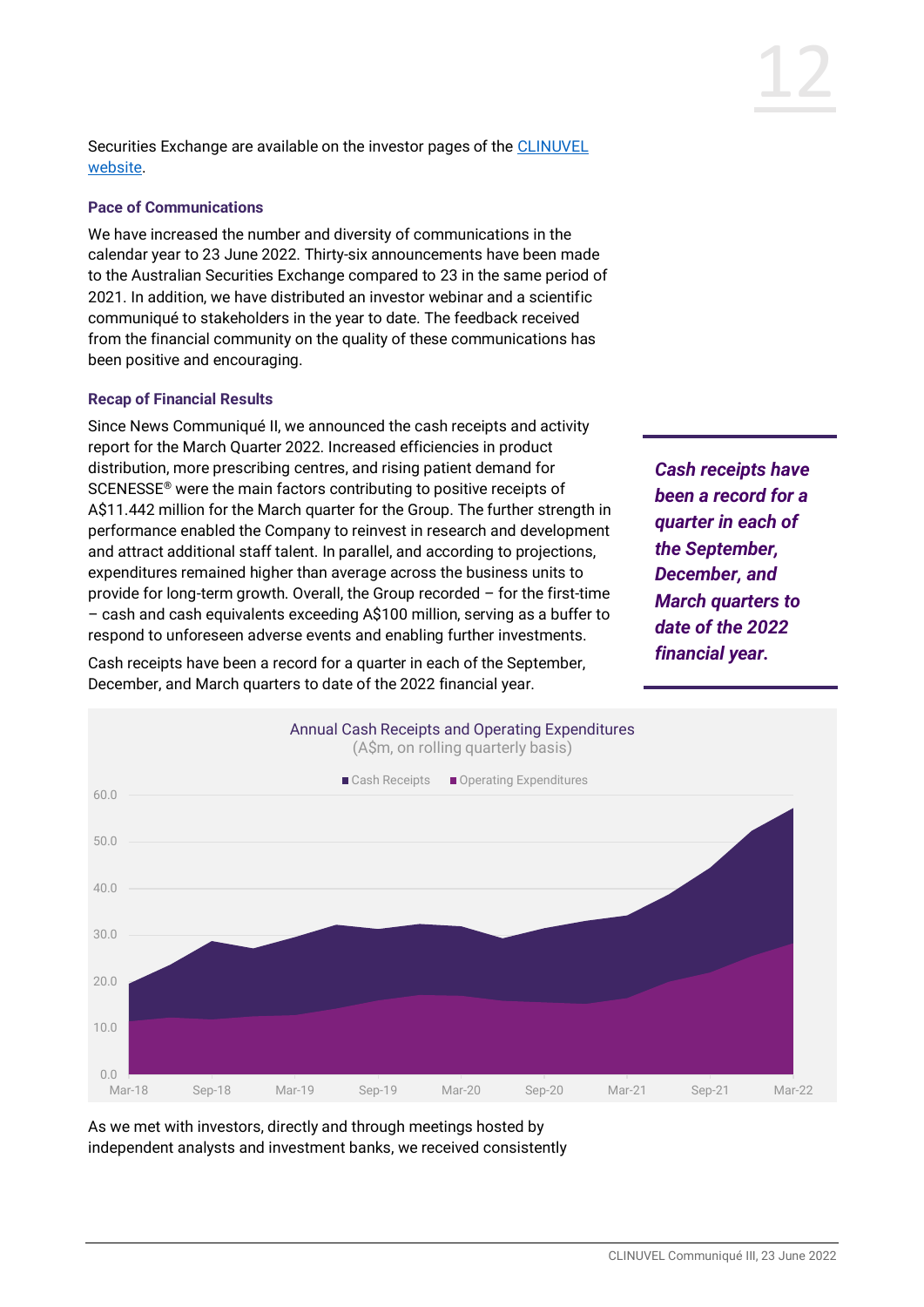positive feedback on the Company's approach to its resource management and reported cash position.

#### **EU/US Roadshow**

The majority of CLINUVEL's shareholding is based outside of Australia, requiring the Company to engage with investors at a global level. At the time of writing, I am undertaking an extensive European and American Roadshow to connect face-to-face with existing and potential shareholders. This involves investor meetings and conference presentations in Switzerland, the UK, and the USA.

In the past, face-to-face briefings to shareholders have been held regularly and these have also helped to fund the research and development expenditures of the Group. CLINUVEL's preference is to maintain relationships through regular face-to-face contact, as this results in deeper and more productive ongoing relationships. Whilst we managed to communicate effectively during COVID shutdowns and restrictions on movement over the past two years by using available technology effectively, we have always been keen to meet and interact with our investors face-to-face. Fortunately, highly-vaccinated populations and improved control of COVID-19 in a range of countries where our shareholders are located now allow us to resume the face-to-face contact that has been so beneficial in the past.

On 12 May we presented to longstanding shareholders and interested investors in Basel, Switzerland. Many shareholders present had invested in CLINUVEL for more than 10, and up to 17, years. The discussions with shareholders were inspiring to CLINUVEL personnel as they conveyed their ongoing commitment to the Group and our planned expansion. This solidification of their investment horizon drives us forward to progress our objectives to develop the Company into a diversified and sustainable pharmaceutical group focused on melanocortins. Meetings were also held with investors in Zurich and the UK. In the USA, I attended the H. C. Wainwright Global Investment Conference in Miami, presenting to the conference on 25 May and meeting investors and professional service providers. In New York, multiple meetings have been held with existing and potential investors and my visit culminates in attendance and presentation to the Jefferies Healthcare Conference on 08–10 June.

CLINUVEL is committed to further briefing sessions with shareholders where they are located around the world. A schedule of briefings is being formed and will be shared in the next News Communiqué.

#### **Managing Director's Comments**

**(Dr Philippe Wolgen, Managing Director)**

#### **Global Operations**

The last quarter has been marked by an evaluation of our operations, as the Group continues to expand. A first conclusion is that COVID-19 has dramatically changed the concept of full-time employment, also affecting our companies across the continents. As is well reported in public press, I too believe that we have entered a new era when desk workers, employees

*The discussions with shareholders were inspiring to CLINUVEL personnel as they conveyed their ongoing commitment to the Group and our planned expansion. This solidification of their investment horizon drives us forward to progress our objectives to develop the Company into a diversified and sustainable pharmaceutical group focused on melanocortins.*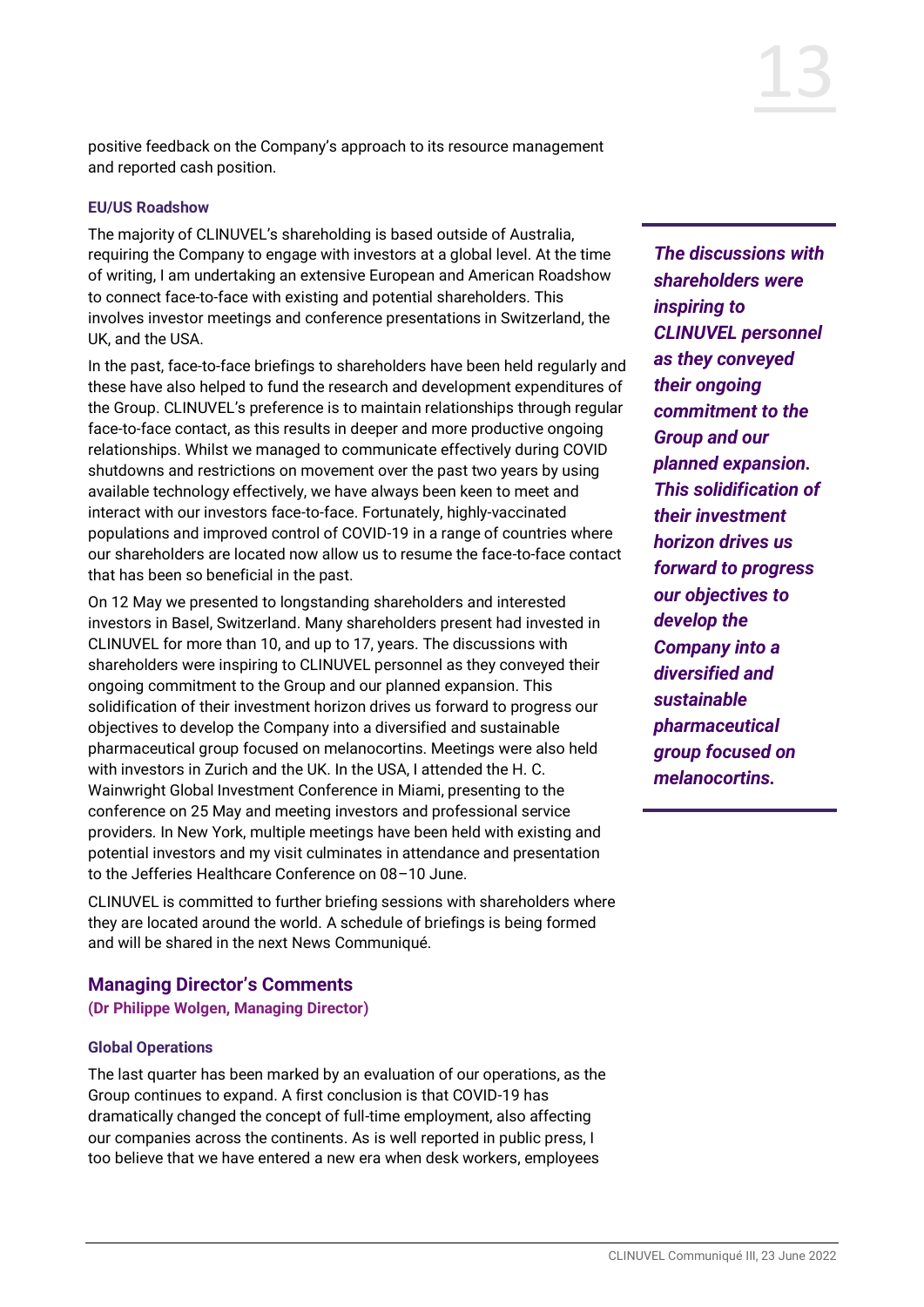mandated to do much of their desktop work are no longer expecting to work five days per week in the office. From our discussions with staff, the balance has shifted to two to three days working from the office, and the remainder of the week from home. Naturally, this choice is not given to those who work in laboratories and are required to be involved in dexterous labour, such as development and manufacturing.

The pertinent question for a pharmaceutical is how to balance the interface with employees in this modern era, how to rethink the activities and how much are we losing in working from home?

The key lies in planning, structuring, and ensuring clear objectives and timelines are in place for teams and divisions to adhere to. For now, CLINUVEL will operate on the basis of two to three days in the office, while the manual work will continue five days per week on the floor. Obviously, the question which follows from this practice is how much one should be spending on corporate offices, since these will become underutilised. These questions are being answered as we speak.

One thing is sure, the pandemic has changed expectations for a long time. In the midst of adapting to these changes, we monitor total factor productivity, looking at the mix of labour and capital, and here we have seen a constant during 28 months of restricted activities.

## **Swiss Investor Meeting, Basel, 12 May 2022**

At times when equity markets suffer greater losses, and as analysts vary in their views as to the global sell-off in markets, I believe these periods serve midcap and specialised companies to rethink their communication with investors, and the financial community as a whole. Let's step back in time (and expand on the comments made above) to provide the experience gained.

As the Company was facing its existential liquidity crisis in October 2005, we sat down to think of alternative ways of presenting the CLINUVEL story to new investors. Against convention, we self-organised and hosted meetings in the major financial centres in the world, presenting CLINUVEL to select groups of investors, who had historically shown interest in the sector. During an interval of 12 months, we presented directly to specialised investor groups in Vienna, New York, London, Paris, Frankfurt, Sydney, Zürich, and Geneva. At the time, it was the right occasion to invite feedback from the attendees on the proposed strategy to take afamelanotide to market, given years of unsuccessful attempts. The Company obtained invaluable responses, and unexpectedly was offered the chance to raise up to A\$70 million dollars just weeks after the conclusion of the program. The two issuances were entirely driven by investors' demand.

At the beginning of this quarter, as the rampage continued to spread across equity markets, in particular affecting life sciences, Board and management revisited the Company's communication with global investors to raise further awareness and visibility. As we are aware that the appetite to talk about pharmaceutical and biotech companies has been waning ever since Q4 2021, we decided to both work with a number of investment banks as well as return to the earlier format of concentrated meetings with global investment groups. We have reverted to a focused investor relations

*For now, CLINUVEL will operate on the basis of two to three days in the office, while the manual work will continue five days per week on the floor.*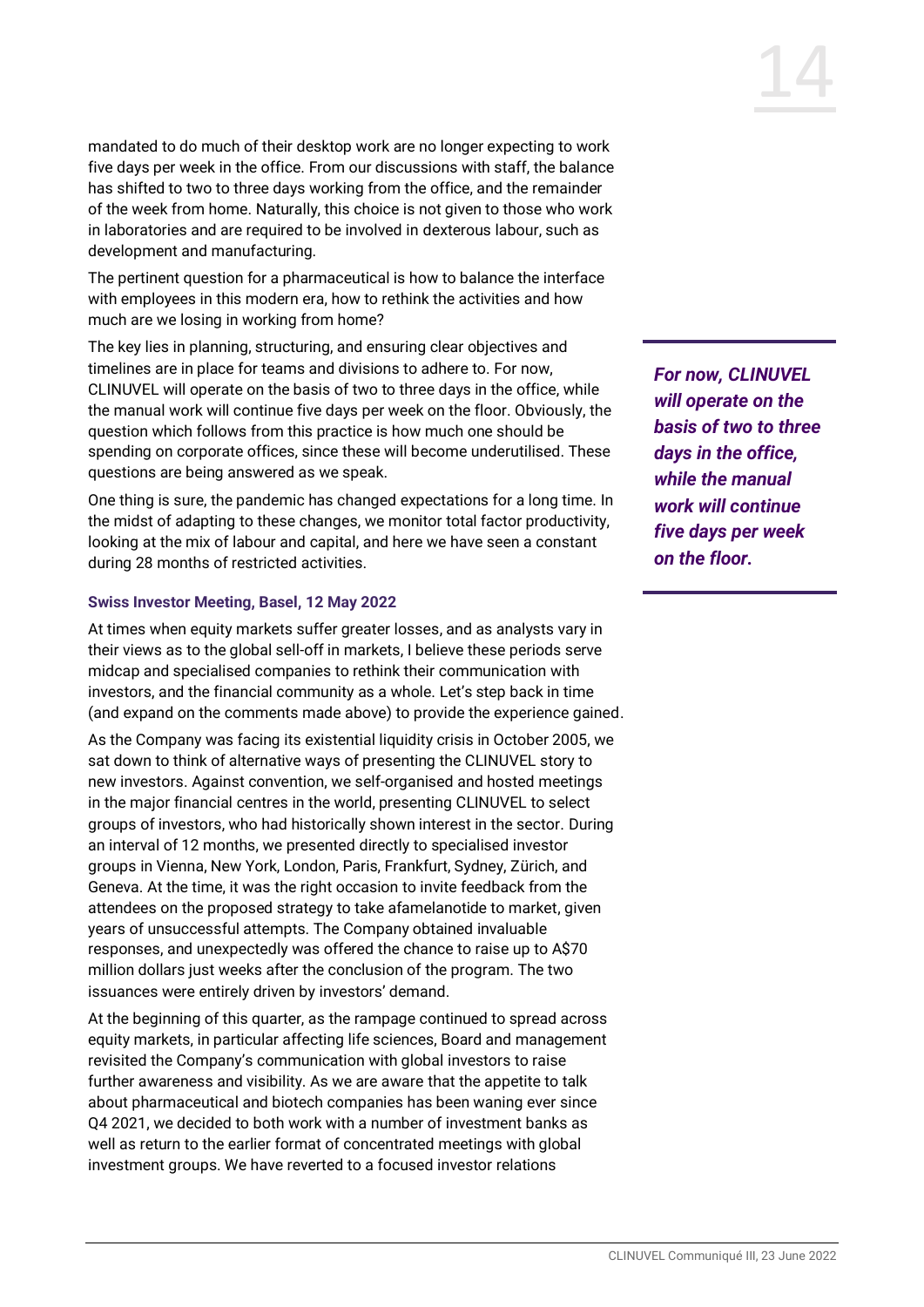program for 2022–2023, starting on 12 May in Basel, hosting a "Soirée d'Investissement" for Swiss investors.

We kick-started the comprehensive program in Basel, as a larger percentage (>12%) of CLINUVEL's register is currently held by Swiss investors and most of these are long-term shareholders who invested in 2006 and 2007. Local banks and prospective clients, as well as existing Swiss shareholders, attended the meeting during which three themes were [presented:](https://www.clinuvel.com/strategic-update-4/)

- investor relations (Mr Malcolm Bull);
- the activities of the Communications, Branding & Marketing team (Mrs Frances Myers); and
- general operations and strategy (by myself as Managing Director).

We subsequently released to markets [Strategic Update IV](https://www.clinuvel.com/strategic-update-4/) (SU-IV), following SUI-II-III, a series which started in October 2020.

As the CLINUVEL presentations drew to a close, a number of questions were posed. Although, all information provided has already been in the public domain, to gain an idea of the range of questions, we provide a verbatim summary here:

## **Question 1: "Will CUV continue its growth path?"**

Answer 1: "CLINUVEL doesn't provide financial guidance at this stage, there are too many uncontrollable factors which can influence day-to-day operations and outcomes. In managing the supply chain, our tasks are diverse, but one has still limited control over some of its parts, and the past decade we have been managing the business risks successfully as much as we can. Looking back, there have been many occasions when the Company had been facing critical decisions, but my observation is that the responsible managers and third-party contractors have been able to find solutions at these times. CLINUVEL is certainly not alone in facing complex problems, most of our peers in the sector will face similar problems if they decide to manage the critical element of drug development and commercialisation themselves.

> "One of the keys to CLINUVEL's growth has been the collective attitude to navigate unforeseen cliffs along the journey. In keeping this resolve over a long period of time, one builds value and grows. Whether growth continues, is dependent on our ability and willingness to solving problems within our control, plus the resources to weather macro events, such as we are facing at present.

As time passes, the Company is coming into a stronger financial position.

"For those who have followed the Company longer, it may be apparent that we express not taking the current successes for granted, and I am committed to see this awareness across the Group as one factor to help us mature further."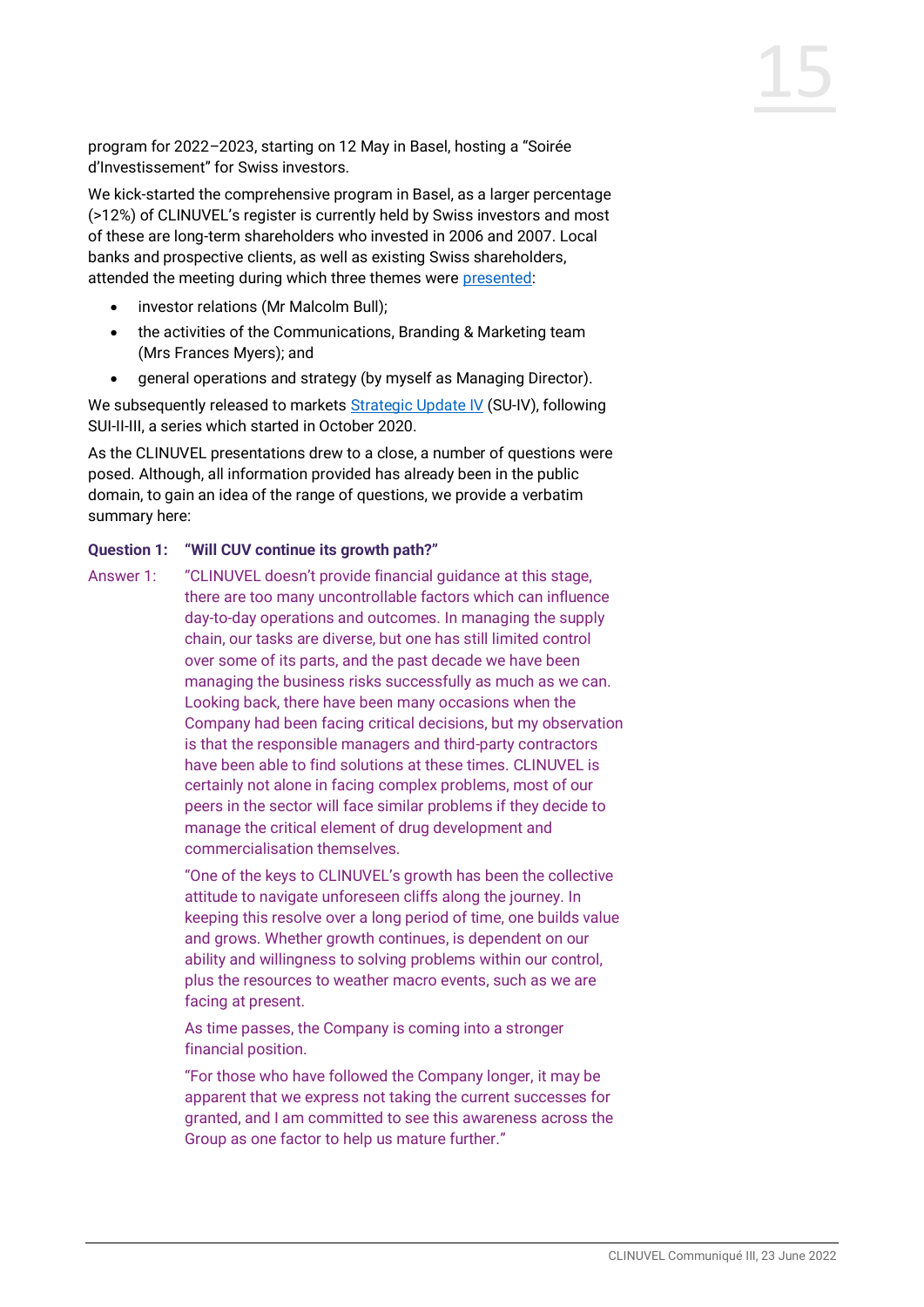## **Questions 2: "Are the expenditures going to increase over the next few years?"**

Answer 2: "CLINUVEL had published, in November 2021, its Five-year forecast expenditures, totalling A\$175 million, starting at financial year 2021. We are nearing the end of the second year, and we are tracking well, not exceeding the projections.

> "One tries to get maximum output with relatively limited resources, there is no shame in attempting to do this. At the end, the smarter investor groups, but nowadays also larger healthcare insurance groups, critically ask how much the Company has spent on R&D, and here the feedback on CLINUVEL is unexceptionally positive."

- **Question 3: "Will the CEO continue to put his passion in this company, what happens if he decides to step away? Is there a successor within the Company?"**
- Answer 3: "Today we have shared with you disappointing percentages in our sector, as investment banks and exchanges communicate to us that the majority of listed biotechs and pharmaceutical companies do not generate revenues and do not reach profitability. The principal objective was to take CLINUVEL to the minority of performing pharma companies, build a business around an asset which had failed for more than two decades, and that goal has been attained. The objective has shifted to expanding into a diversified group with multiple pharmaceutical assets and complementary products, and we are in the process of doing this.

"As to my enthusiasm for the business, I am enthused and motivated by the prospects of this company, but there will be a time when younger, better, more skilled professionals will take over the baton; my task is to get the Company to that point. The Board carefully made an inventory of views from shareholders, consultants and colleagues and concluded that it wanted me to continue one more term at CLINUVEL. For this to occur, we needed the team to stay together, and after lengthy discussions at home, I agreed a new contract until 30 June 2025.

"The Board is mandated to identify a successor in a timeframe such that a transition period is in place for my responsibilities to be handed over. As many of you who have been able to gauge from my past, I tend to start and finish to attain success. The same applies to the CUV puzzle, which is not yet completed. So yes, I have a lot of passion for this business, a vision to realise our ambition within the remaining three years."

## **Question 4: "Why is CLINUVEL pursuing a cosmetic market, will it cannibalise SCENESSE®?"**

Answer 4: "Well, that decision has multiple grounds.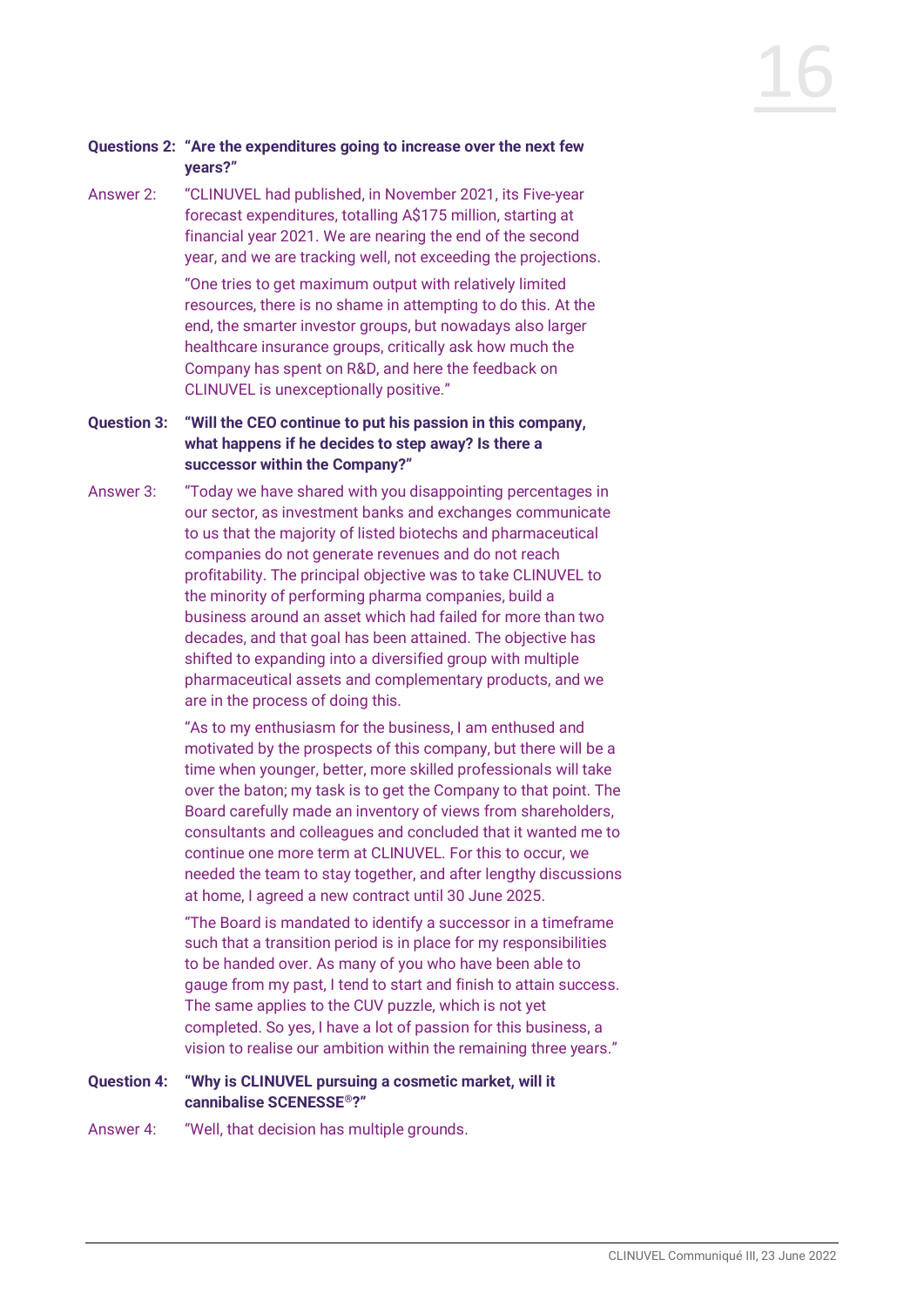"First, the medical community took 20 years to adopt the concept of hormonal photoprotection, that is systemically protecting the total skin surface against the insult of invisible and visible light. Introducing novel technology in a medical community always meets resistance, then we faced an overly concerned regulatory community. Data, compelling arguments, and consistency of our teams eventually overturned the stagnant opinions of decision makers and prescribing physicians.

"So, CLINUVEL became the first company to launch an endogenous protective agent, and its by-product activates melanogenesis, simply speaking, providing a Mediterranean bronze glow as a biomarker for effectiveness of the hormone: a visible indication that the product works on skin cells. In parallel, we focused all our resources on safety, we went out of our way to get dosing, frequency, length of exposure and selective prescribers. To, more or less, guarantee safe use.

"Second, in having done all that work, we discovered that physicians were still recommending patients to use broadband sunscreens during intense summer months. In 2015, we recruited organic chemists, pharmacists and asked key questions as to the wider application of our knowledge and technologies. If the ingrained behaviour of physicians, dermatologists and organ transplant physicians is to keep recommending sunscreens as an adjuvant and despite the efficacy of SCENESSE®, why couldn't they recommend our own labelled products complementing the innovative prescriptive hormone?

"So, we spoke at length with experts, dermatologists, and photobiologists. Could CLINUVEL not develop its own next generation polychromatic products, mineral based UV and HEV filters, which would preserve our oceans, products to be suited for those at highest risk of photodamage? Thus, we set out to do market research and found that a sizable segment had not been covered, the highest risk populations of contracting skin cancers, solar damage. There were three categories which had seemed unattractive to the cosmetic players and, for a number of reasons, these three populations have remained unaddressed in public campaigns. That is how the concept found its roots.

"The first product line is a new generation polychromatic solar protection, that is covering both UV and HEV exposure for those living and spending time under extreme conditions. Our teams will disseminate much information during our online campaigns. The second and third product lines will contain a combination of peptides, hormones, and anti-oxidative agents to assist DNA repair and aid pigmentation.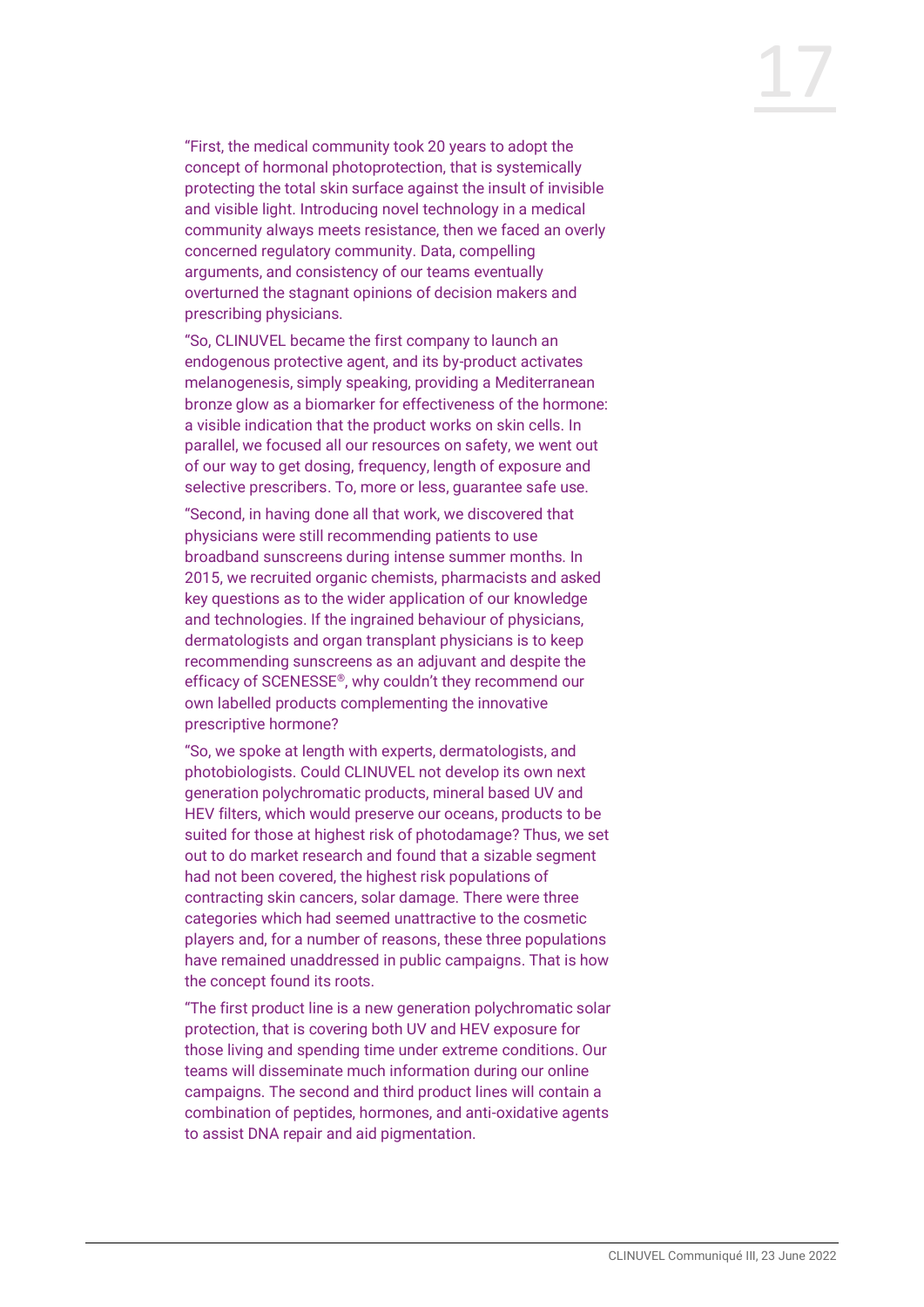"There is logic and sequence in building the B2C business, first one builds an audience, tests the newly established market and targets specific channels. Then one adjusts, fortifies, and launches the second, third member of the family and so forth. Undertaking this as a pharmaceutical company is rare, both a challenge and exciting. However, the OTC lines very much belong and fit to our foray and leadership in photomedicine.

"Keep in mind our unusual but innovative odyssey, first we focused on EPP, patients suffering from absolute light intolerance, then XP patients affected by a deficiency in DNA (NER) repair and succumbing from multiple skin cancers, and shortly complementing it with non-prescriptive products to protect against the invisible and visible spectrum of light. This forms the trilogy we spoke about, EPP, XP and Highest Risk populations.

"In short, no, our leave-on products will complement, not cannibalise SCENESSE®."

- **Question 5: "Are the products going to be different than found on the market, will these tan, how can CLINUVEL compete?"**
- Answer 5: "The products are different than existing comparables, the differentiation is found in its origin, ingredients, formulations, target groups and claims. The second and third products aim to maintain melanogenesis, acting on skin cells. We will reveal more of the aspects upon launch.

"Competition in the dermatocosmetic sector is high, and we are fully aware of the risks of distribution, marketing, and building followers in the market. Nothing ventured nothing gained, and we regard the risk to be relatively low to the overall business. We believe that a different approach to the market is worth exploring, since there is an obvious hiatus.

"The positioning of the products, its origin, target groups, the realisation that these come from CLINUVEL's expertise in the field of photomedicine are all factors made to matter. We have established a specialised team to execute, again more to come in due course."

## **Question 6: "Will analysts understand CLINUVEL's dual strategy, and could it affect the rating of the Company?"**

Answer 6: "That is an excellent question. The core business is and will remain pharmaceuticals. The Healthcare Solutions division can grow into a sizable business, but for now we focus on building a new market of populations at highest risk of solar damage and skin cancer, a market which cosmetic companies traditionally do not address en masse.

> "Our teams will spend considerable time with market participants and analysts to explain our strategy, most of all expanding the visibility of CLINUVEL."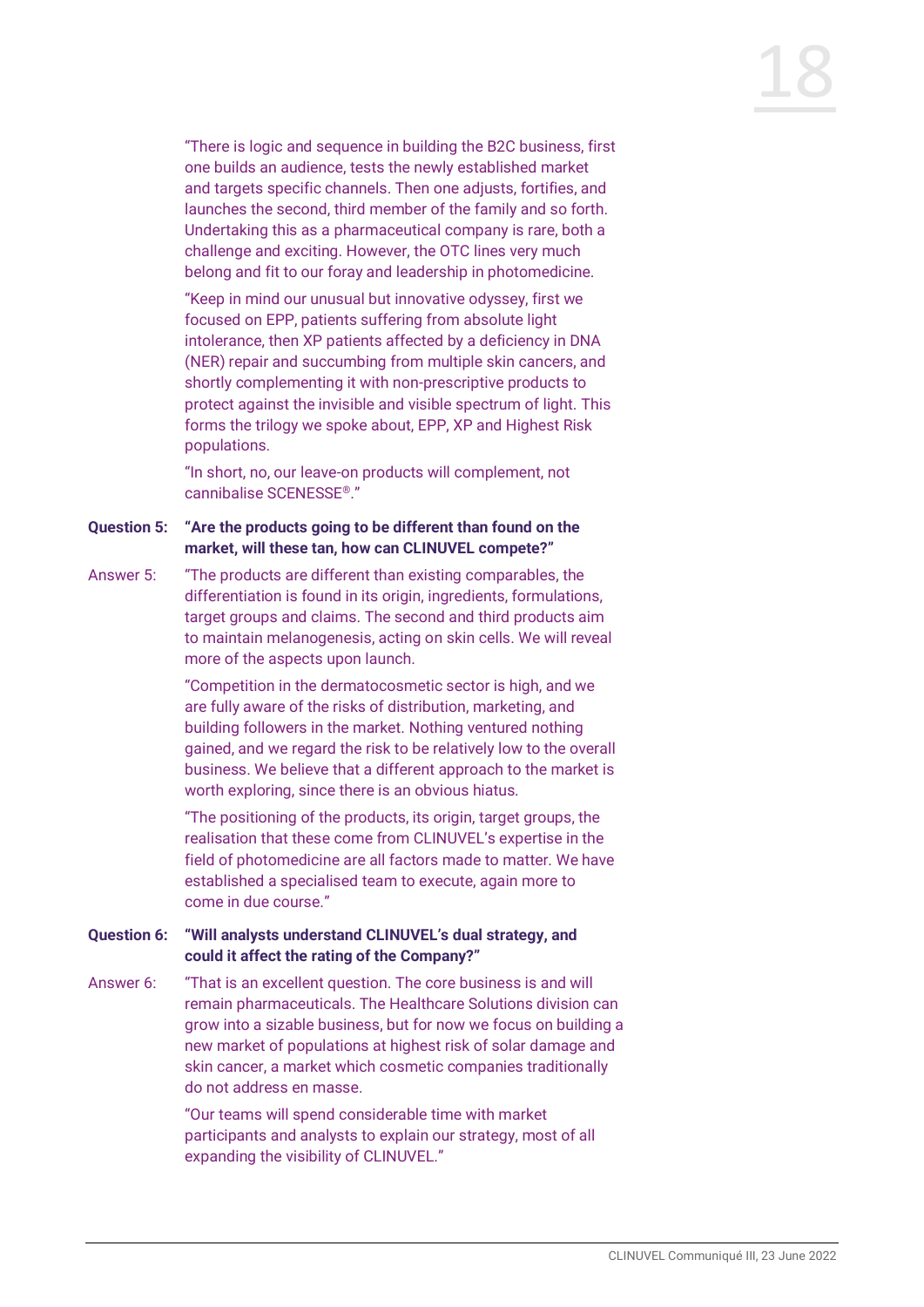

Following the Basel meeting, feedback from banks, fund managers and investors has been unexpectedly and overwhelmingly positive. In evaluating the outcome, time and resources required, CLINUVEL is planning to continue a focused investor program, and over a period of 17 months, it intends to host 14 face-to-face briefing events around the globe:

| Location  | Period        | Theme                         |
|-----------|---------------|-------------------------------|
| Basel     | 12 May '22    | <b>Strategic Update IV</b>    |
| Monaco    | September '22 | Financial Year 2022 results   |
| New York  | October '22   | <b>Strategic Update V</b>     |
| Sydney    | October '22   | <b>Strategic Update V</b>     |
| Melbourne | October '22   | <b>Annual General Meeting</b> |
| Frankfurt | December '22  | <b>Operational Update</b>     |
| I ondon   | February '23  | <b>Half Year Results</b>      |
| Singapore | March '23     | <b>Strategic Update VI</b>    |
| Zurich    | April '23     | Quarterly Results (Jan-Mar)   |
| Paris     | June '23.     | <b>Operational Update</b>     |
| Geneva    | September '23 | Financial Year 2023 results   |
| Monaco    | September '23 | Financial Year 2023 results   |
| New York  | October '23   | <b>Strategic Update VII</b>   |
| Sydney    | October '23   | <b>Strategic Update VII</b>   |

*CLINUVEL is planning to continue a focused investor program, and over a period of 17 months, it intends to host 14 face-to-face briefing events around the globe.*

# **Summary and Conclusion**

CLINUVEL's positive performance and progress continues, despite the deterioration in the world economic environment. The Company's resilience reflects years of strategic focus to deliberately accumulate cash reserves to provide a buffer to adverse events and to be as selfreliant as possible. CLINUVEL has continued to generate net cash inflows during the quarters of FY2022, even as expenditures have increased to expand the business. CLINUVEL's excellent fundamentals position us well to benefit from the turnaround in the economic cycle and more positive market sentiment, when it occurs.

In the meantime, we continue to focus on our objectives to build a diverse and sustainable pharmaceutical group and this commitment is reflected in the update in this news communiqué covering ongoing commercial operations and the progress being achieved with the expanded clinical program and work towards OTC product launch. You can expect regular updates on progress through the wider variety of communications now employed.

The re-opening of the world for travel enables CLINUVEL personnel to engage directly with more stakeholders where they are located. We are taking advantage of this to re-connect face-to-face with stakeholders around the world. During May and June, we have met investors across Europe and the USA, including presentations of CLINUVEL's story to two prominent conferences. The feedback provided to CLINUVEL has been encouraging with a recognition of the value that has been added over the years and

*CLINUVEL's excellent fundamentals position us well to benefit from the turnaround in the economic cycle and more positive market sentiment, when it occurs.*